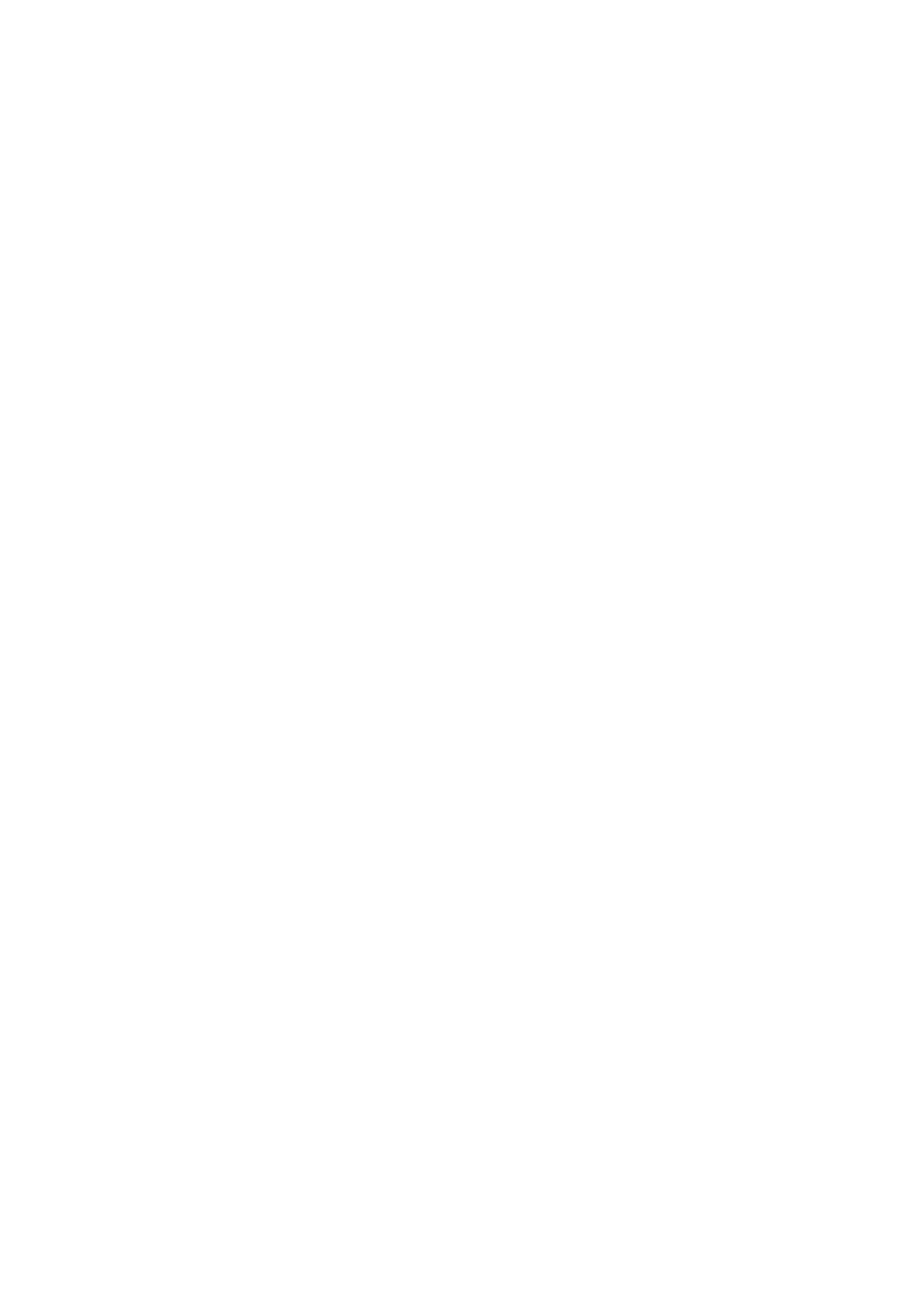# **PREVI Guide Model for Participation in Shareholder's Meetings**



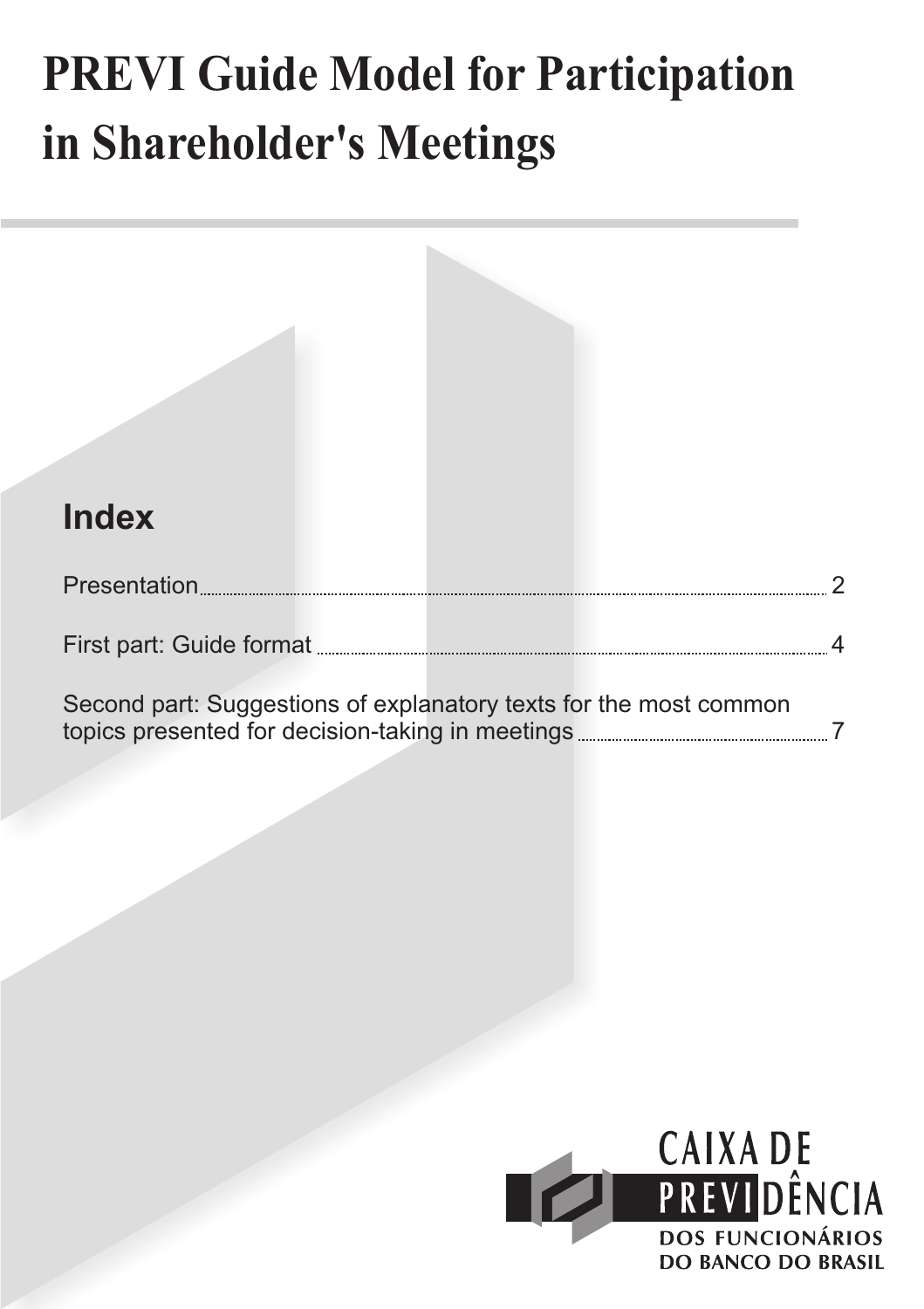## Presentation

For over a century of performance, PREVI has been showing its commitment with the sustainability. It works in the present with a view to the future and meets the mandate which was granted by its associates.

PREVI´s participations in stocks in open capital Companies, stretched throughout the various fields of the Brazilian economy, represent over 65% of the Entity's equities. By the expressiveness of the total capital invested (R\$ 90,2 billion) as well as the amount in participations (83 national renowned companies – position in December 2007), PREVI undertakes great responsibility in generating values and in the pathways of the productive segments of the country.

For PREVI, Corporate Governance is a group of practices which aim at optimizing the performance of a Company, protecting its investors, employees, creditors and other interested individuals. Also, it aims at facilitating its access to the capital market and provides a structure which clearly defines the business objectives, how to reach them and the control of its performance. With such guidelines, it searches to orientate a Company for a sustainable growth and a socially responsible attitude.

On the one hand, we believe in the capacity that our participant Companies (which we have participations) have to influence socio-environmental aspects in a positive way, such as changing agents which intends to Brazil's development, sustainable growth, elimination of unequally and to build up a fairer Country. On the other hand, we identify a great responsibility of the largest Brazilian investors in trying to spread searching to disseminate the Corporate Governance best practices. Such performance starts up with the forum where the most democratic way of investors´ manifestation is expressed in an open capital society – the shareholder's general meeting.

So as to share our experience, acquired in the performance in over a hundred annual meetings throughout more than a decade of active attitude as an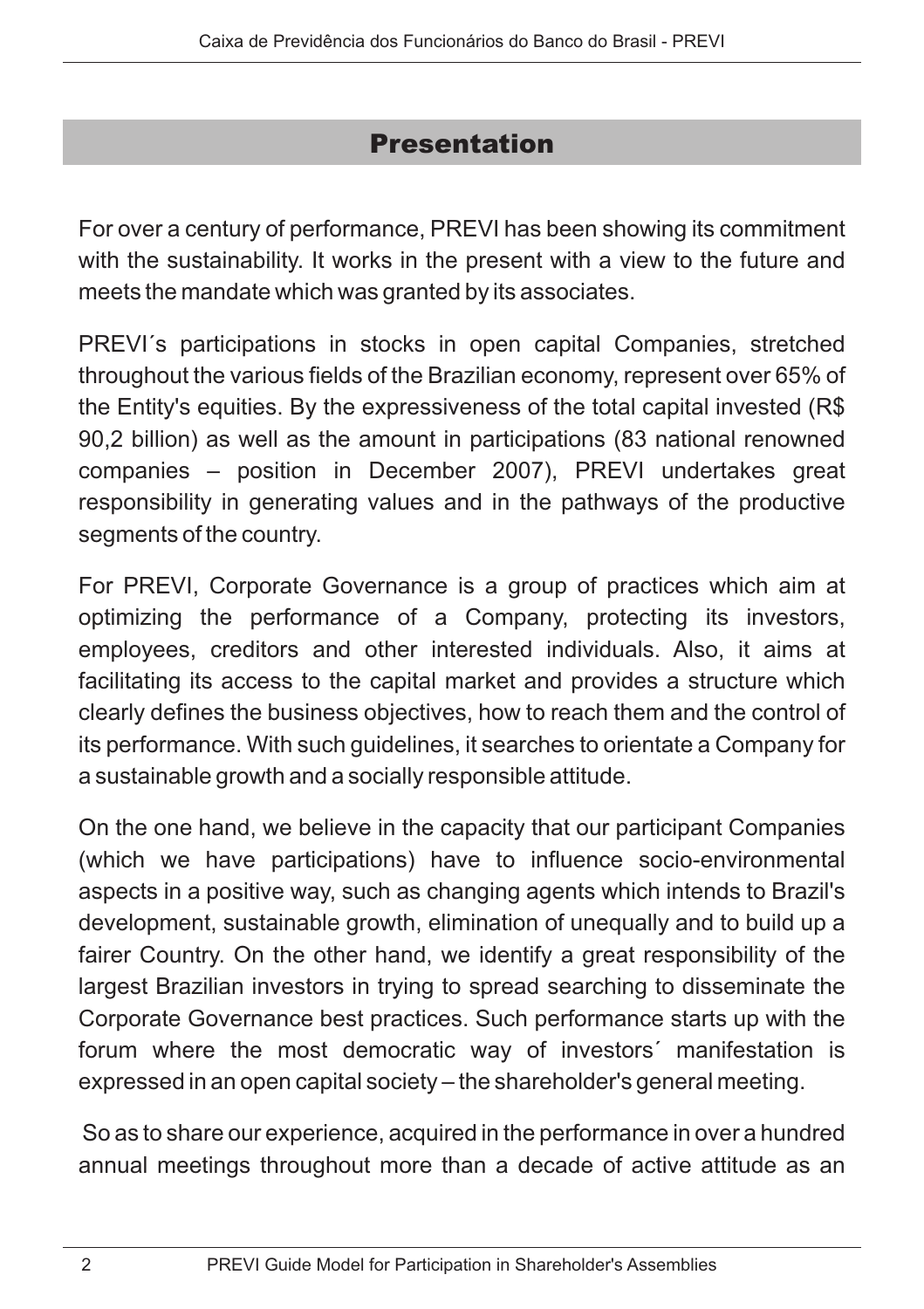investor, we decided to publish a "PREVI Guide Model for Participation in Shareholder's Meetings". Such model stems from the research of guides already adopted in Brazil and abroad, with the insertion of some concepts derived from legal dispositions and specific instructions, besides PREVI´s experience and maturity in the participations management. We are sure that the stimulus to the investors´ participation, either natural persons or institutional investors, creates satisfactory conditions as to consolidate a transparent management model, in which investors may contribute to the generation of value, without setting apart the essential right of controlling the social business management. We also observe a perfect alignment with the position of the regulatory body, which recently indicated the need of elaborating a participation policy in meetings (see CVM Collegiate Decision dated of 24/6/2008)

In short, we believe that this guide will be a fundamental tool to lead the relations among all agents which perform in the Companies we participate. It will also be useful to those companies which share these ideals, which understand that the responsible debate, focused on the development of such corporations will bring earnings to all society.

The Executive Directors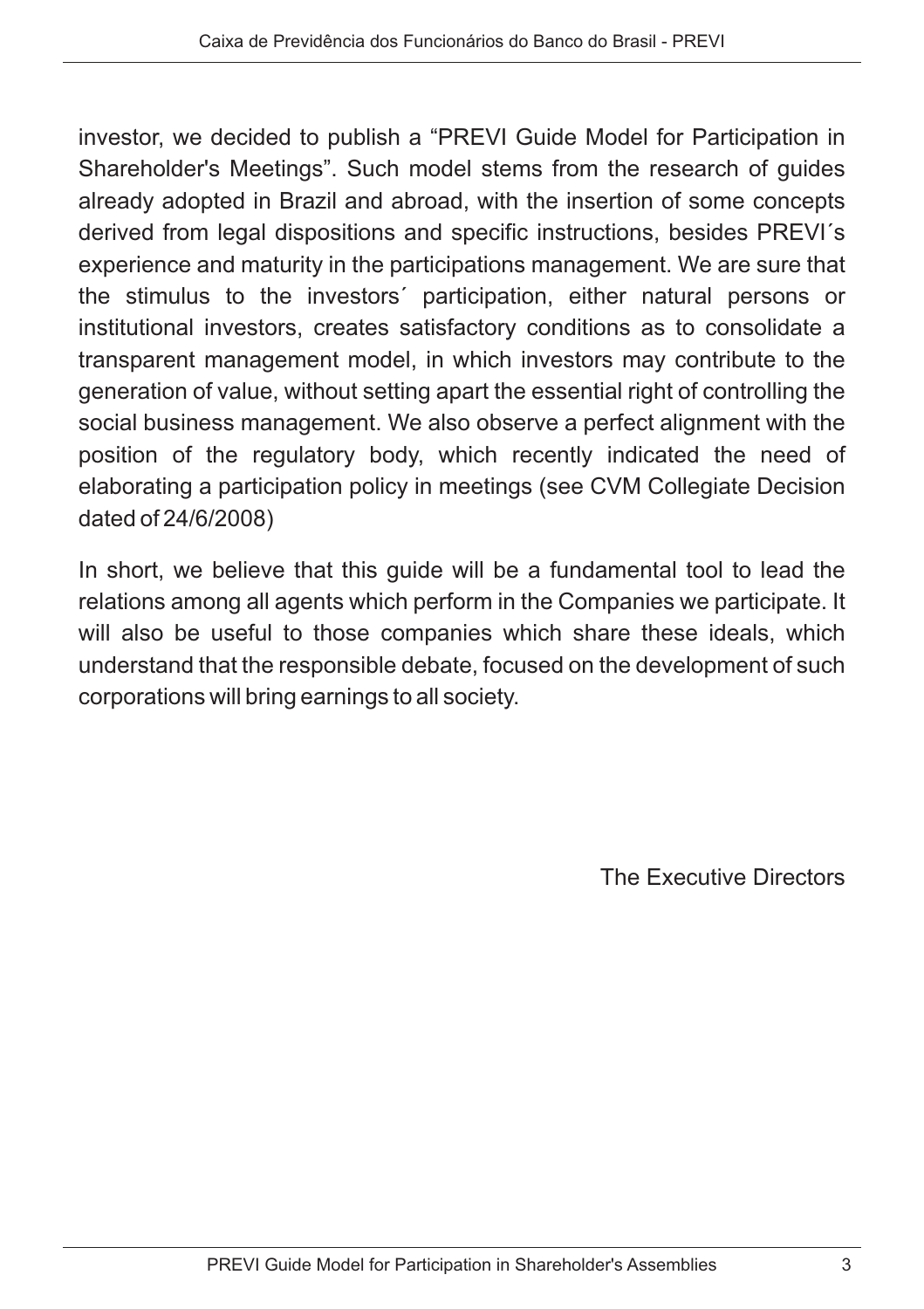## **First part: Guide format**

## **Index**

## **Message from the President of the Board of Directors page xx**

*Comments* : free text, which shall approach mainly economical and circumstantial aspects, besides the presentation of the corporate governance model adopted by the company (organized advisory committees, approved policies, etc..) The practice of spreading to the market its future performance expectations (guidance) should be avoided. So, speculative pressures are relieved over the Companies´ stocks ( short-term collections may interfere in the long-term planning); if adopted, it must be presented in the form of annual projections, the short-term ones (quarterly) being avoided. The expectations presented must contain the premises which originated them, as required by the bylaws in force, as well as encompass market issues, macro-economics, regulatory and sectorial of each company (see Guidance Pronouncement n.4 dated of 17/4/2008, of the Guidance Committee for Information Disclosure to the Market – CODIM).

| Commenter frontant focused on the energianal conocto |  |
|------------------------------------------------------|--|

*Comments* : free text, focused on the operational aspects.

#### **Publications of Calls for Annual (Regular/General) and Special Meetings page xx**

*Comments* : according to CVM´s recommendations (Notice - Circular Letter SEP n. 001/2008) items under the initial "general matters" shall not be admitted with subjects which depend on the meetings´ determination.

Management advisories election - aligned with CVM´s Collegiate decision (3/3/2006 meeting, available in the governmental agency page), the open campaigns are recommended to include in the general meetings publication of calls in which the election of management advisors is set forth, the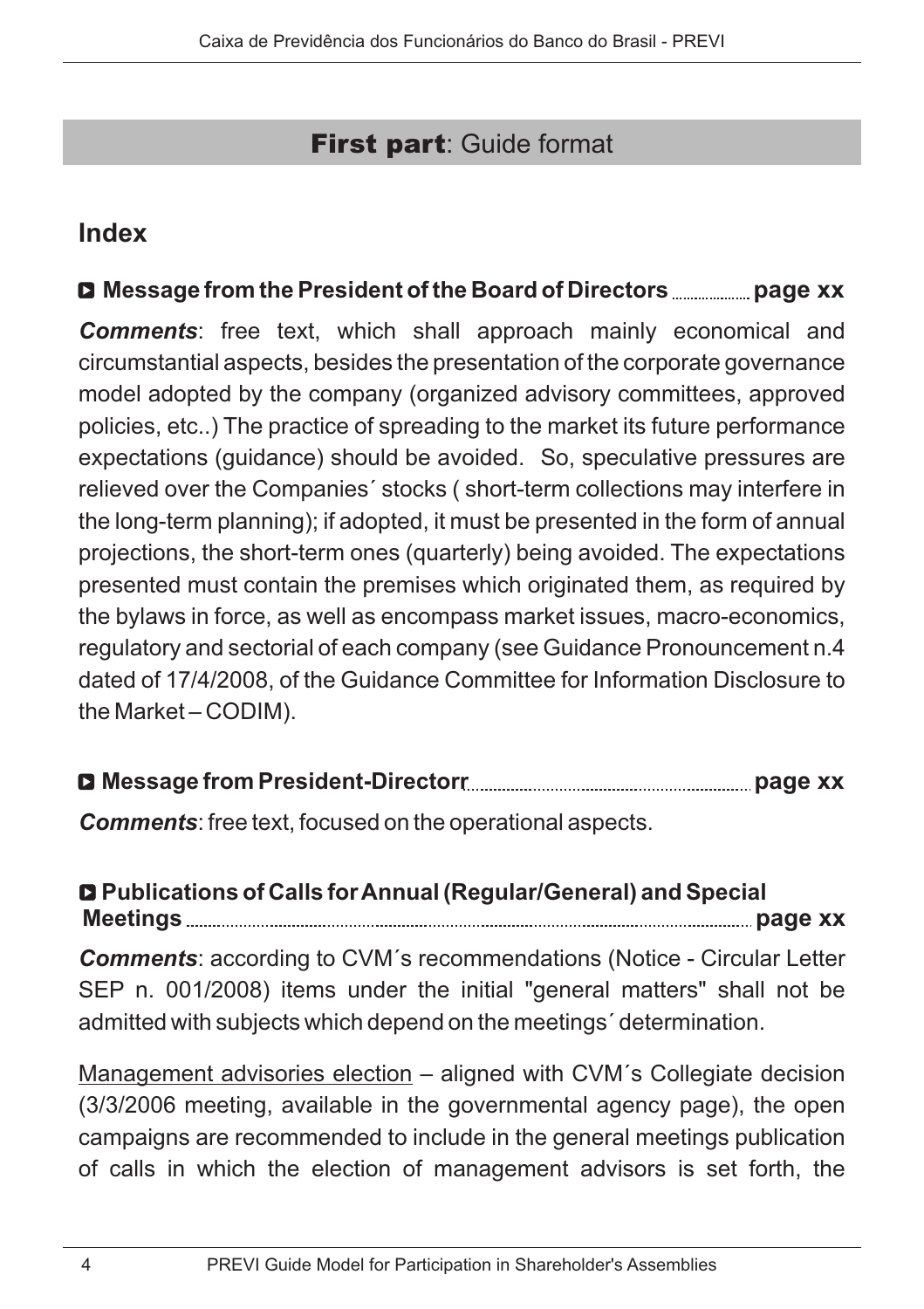possibility of performance of rights provided in paragraph of article 141 of Law n. 6.404/76 (set forth of free indication of advisories by shareholders).

### **Procedures and Deadlines page xx**

Comments: the previous power of attorney deposit, even if set forth in the Company´s Articles of Association, organizes sole shareholder´s right as the law does not establish any obligations in this sense. Therefore, CVM understands that the obstruction the shareholder´s representative participation in assembly who may fail to adopt the previous warrant act delivery procedure, as established by the company, does not have legislation support. Yet, the Company should treat separately in the guide the procedures to be observed by the current shareholder, shareholder represented by proxy and ADR bearer shareholder (for companies with stocks negotiated in the NorthAmerican markets).

In case of representation by proxy, the Company must make available a specific model in the guide itself with options of positioning by subject (in favor, against or waiver) and space to present the vote manifestation/justification. The Company should also take the action of indicating entitled professionals in order to represent the shareholders at no costs, with limited powers to represent in the meetings.

In relation to the notarization of the company or consularization of the proxies, CVM (Lawsuit. RJ 2008/1794) declared the understanding that the company will always, to its own criteria, dispense such procedures in the proxies acts granted by the shareholders to their representatives, based on the article 654, § 2º, of the Civil Code. In turn, the Law of Business Corporations imposes a temporary requirement (the deadline shall not exceed a year), as well as a subjective one (the attorney must be either a shareholder or a lawyer). It is not mentioned the need of notarization or consularization of the Proxies.

This way, nothing opposes the grant of proxies by electronic means, as long as the way is previously established by the Company. It is worth reminding that the Provisory Remedy 2200-2/01 expressly recognizes the legal validity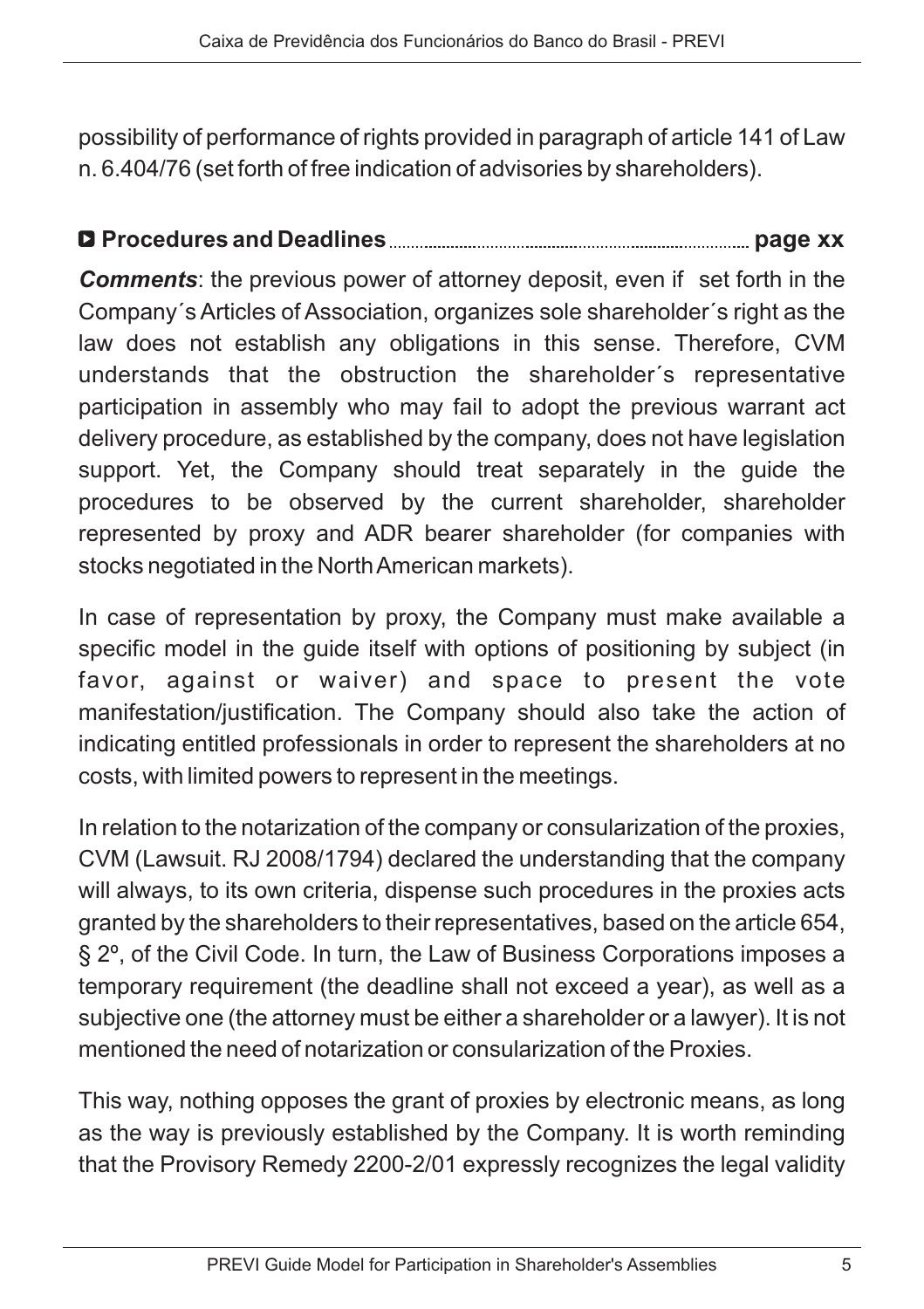of the documents signed by electronic means.

Therefore, any means chosen by the Company for the reception of the proxies of attorneys shall preserve the capacity of testifying the meeting of the other requisites of Article 126 of Law of Business Corporations (date of granting and attorney qualification).

In relation to the deadline for calls, the Companies which have negotiated stocks in foreign markets shall adopt the minimum deadline of 30 days.

### **Explanatory Texts of the Subjects to be Released in the Annual and Special Meetings page xx**

Comments: the proposal of the management shall contain the necessary detailing for a better understanding and evaluation of the shareholders in relation to the items in the agenda. This way, we make reference to Notice-Circular Letter CVM/SEP/Nº 001/2008, dated of 14/3/2008, item 4, which mentions that "the proposal of the management shall not be restrained to the enumeration of items to be submitted to the deliberation of the meeting, since such procedure would turn it into a mere repetition of information already contained in the Convocation Act". Furthermore, the simple availability of the documents in the Companies´ premises, as set forth in article 135 of Law nº 6.404/76, does not show itself feasible, as it would cause additional costs for the obtainment of such document.

The availability via WEB seems to be more effective to promote the transparency and encourage the investors´ participation.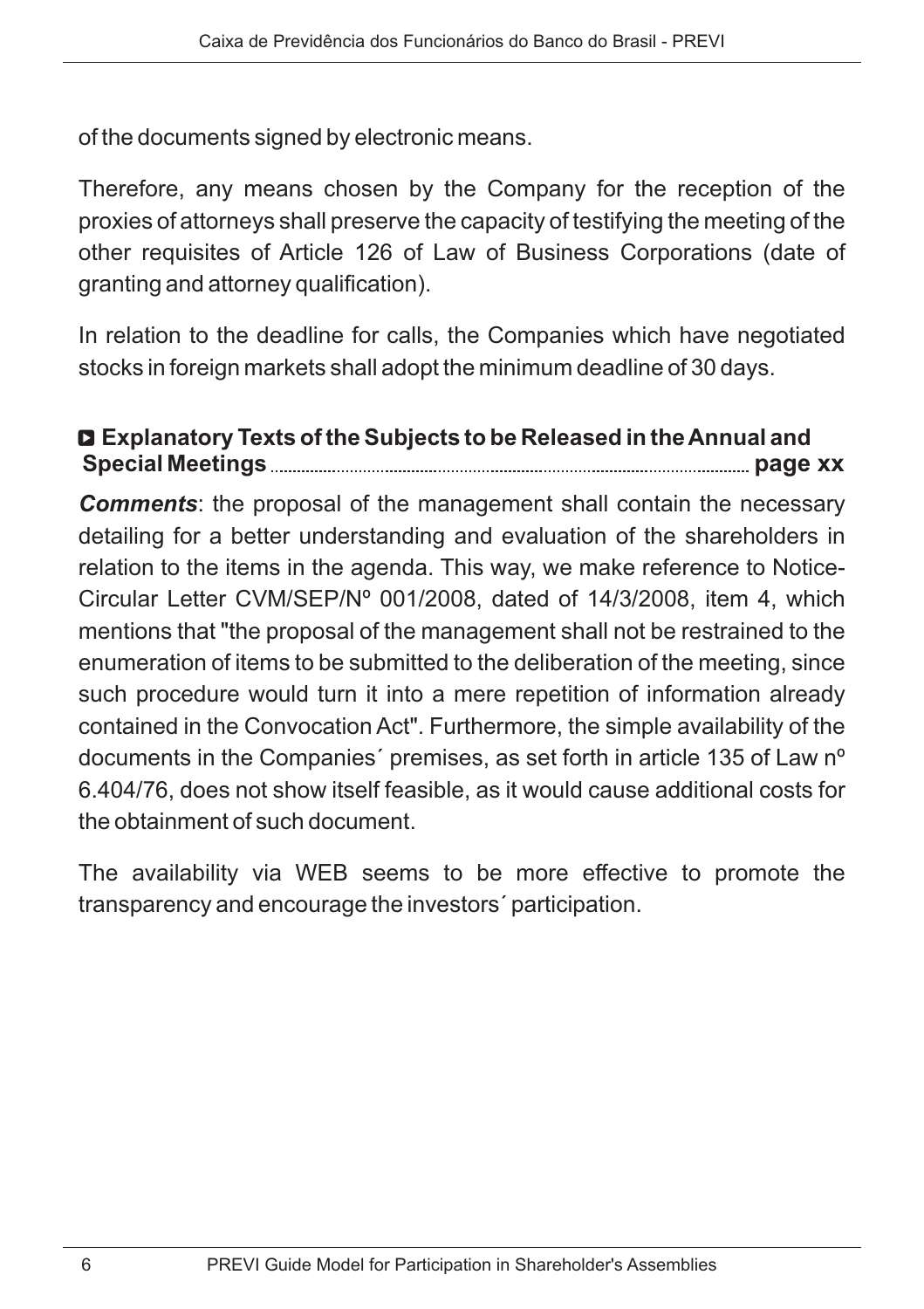**Second Part:** Suggestions of explanatory texts for the most common topics presented for decision-taking in meetings

| <b>ILGIII IVI UGUISIUII-LANIIIU</b><br>in meetings                                                                                        | งนนูนูธิจแบบ                                                                                                                                                                                                                                                                                                                                                                          |
|-------------------------------------------------------------------------------------------------------------------------------------------|---------------------------------------------------------------------------------------------------------------------------------------------------------------------------------------------------------------------------------------------------------------------------------------------------------------------------------------------------------------------------------------|
| Examine, discuss and vote for<br>the managers' accounts and<br>financial statements of the<br>social fiscal year ended in<br>$31/12$ /xx. | The explanatory texts should be<br>limited to present the documents<br>and may highlight relevant<br>aspects, such as the change of<br>accountable practices Should<br>there be subsequent events at the<br>end of the fiscal year, they should<br>be mentioned as well.                                                                                                              |
|                                                                                                                                           | The Guide shall mention the fact<br>that the Management of the<br>Company (preferably represented<br>by its main officer) will introduce to<br>the Shareholders the figures and<br>main events occurred in the fiscal<br>year, according to the presentation<br>models made for market analysts<br>(the so-called "APIMECs<br>meetings"), as well as the time<br>reserved for debate. |

**Examine, discuss and vote for the proposal of the fiscal year's net profits destination and dividends distribution.**

**Item for decision-taking**

In case of profit retention for the realization of investments, we suggest the adoption of the model proposed in Table 1 (approved by CVM). In this model, a table for capital budget is presented separately (investments with deadline for assets realization of under 5 years, aiming at the maintenance of the Company's

**Suggestion**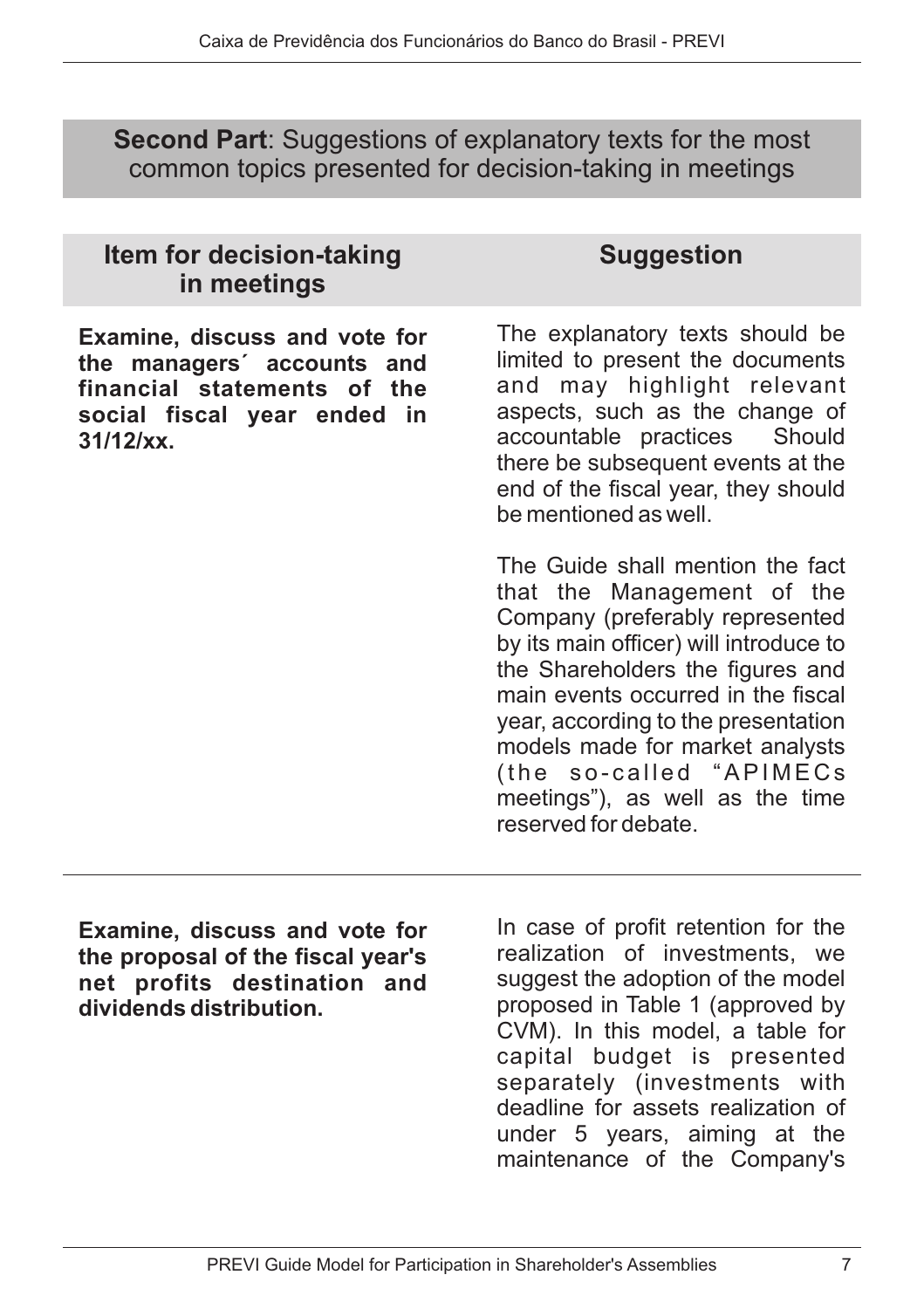operational capacity).Another table should be used for investment projects (deadline of assets realization over 5 years, with the objective to expand operations, aiming at increasing earnings of scale, for example).

| <b>Resources</b>                                              | Done |      | To be done |    |      |
|---------------------------------------------------------------|------|------|------------|----|------|
|                                                               | 2005 | 2006 | 2007       | () | 2011 |
| <b>Profit Retention</b><br>(art. 196)                         |      |      |            |    |      |
| <b>Reserves of Articles</b><br>of Incorporation<br>(art. 194) |      |      |            |    |      |
| <b>New Debts</b>                                              |      |      |            |    |      |
| Capital Growth                                                |      |      |            |    |      |
| Others (Specify)                                              |      |      |            |    |      |
| <b>Total of Resources</b>                                     |      |      |            |    |      |
| <b>Financial</b><br><b>Aplications</b>                        | 2005 | 2006 | 2007       | () | 2011 |
| Project 1                                                     |      |      |            |    |      |
| Project 2                                                     |      |      |            |    |      |
| ()                                                            |      |      |            |    |      |
| <b>Total of Financial</b><br><b>Applications</b>              |      |      |            |    |      |

**Table 1.**

**Elect the Members of the Board of Directors and establish the amount of the managers´ global remuneration.**

The list of candidates should be presented with a summarized curriculum, when it refers to Slater previously approved by the Company's Administrative Council or by Shareholders linked to the Shareholders Agreement ("Process by Slater"). The rule for requesting election by the multiple vote process must be presented in full details.

Concerning the amount of the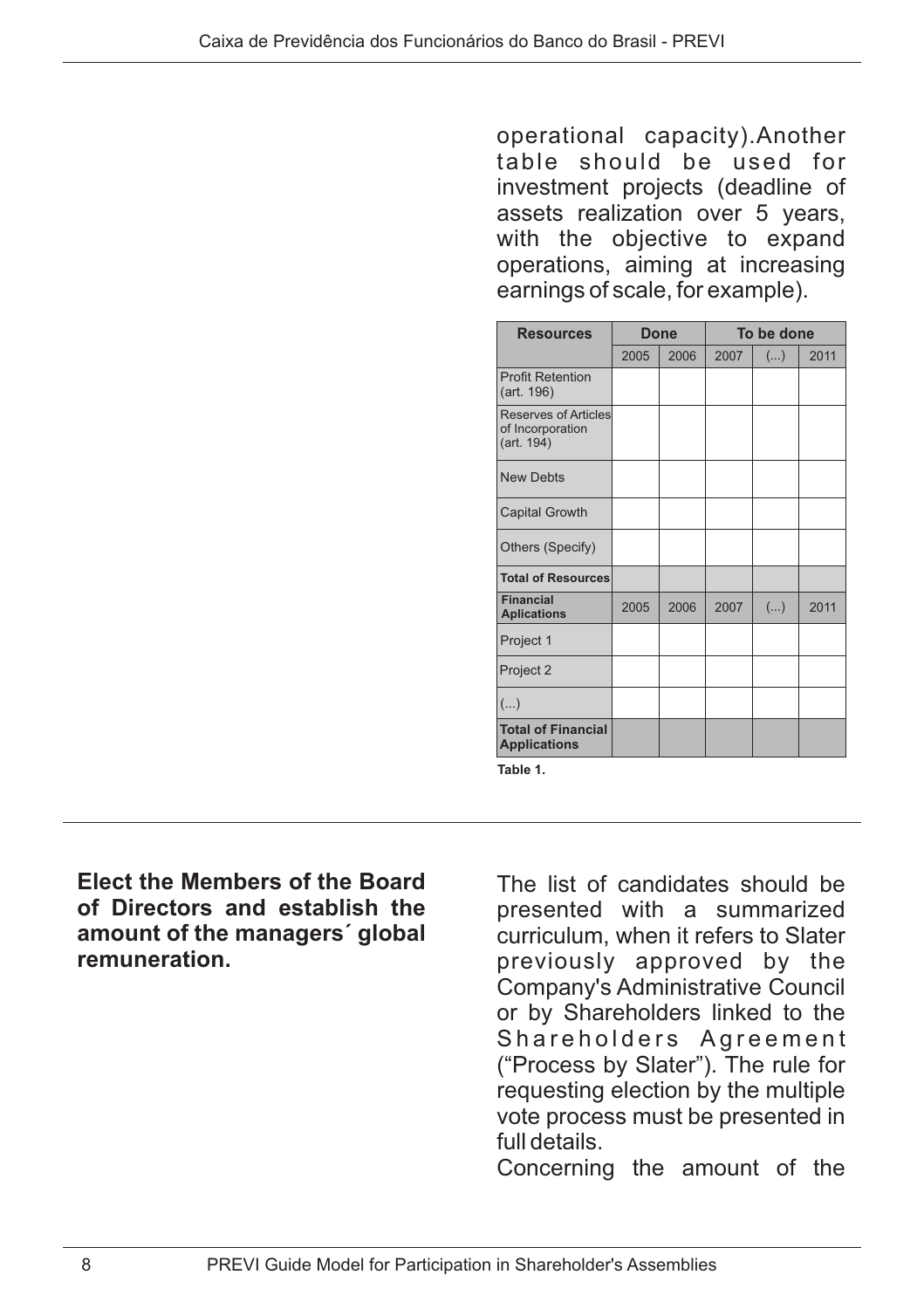Managers global remuneration, we suggest the adoption of the model presented in table 2, in syntony with the best corporate governance practices adopted worldwide. It is understood that the proposed model allows a deeper analyses on the investors side, even for comparison effects with practices adopted in similarly sized Companies (of similar sizes), with no individual exposition of the managers involved.

|                                  | Year X<br>Quoted | Year X<br>Done | Year X+1<br>Proposal |
|----------------------------------|------------------|----------------|----------------------|
| Global Remuneration (a+b)        |                  |                |                      |
| Executive Board (a)              |                  |                |                      |
| <b>Fixed Remuneration</b>        |                  |                |                      |
| Short-term Variable Remuneration |                  |                |                      |
| Long-Term Variable Remuneration  |                  |                |                      |
| <b>Benefits</b>                  |                  |                |                      |
| Board of Directors (b)           |                  |                |                      |
| Table 2.                         |                  |                |                      |

#### **Elect the Fiscal Council Members and establish the amount related to remuneration.**

The text should mention all the procedures related to the Fiscal Council installation, when the agency does not have a permanent nature. We need to mention the different percentages set forth in Finding of Facts CVM nº 324/2000, besides the understandings of that agency about the election of its members , in the sense of: (a) the installation of such Council shall occur even in the event of the minority shareholders do not hold the percentage for the election separately from its members; (b) the companies whose capital is composed solely of ON stocks (or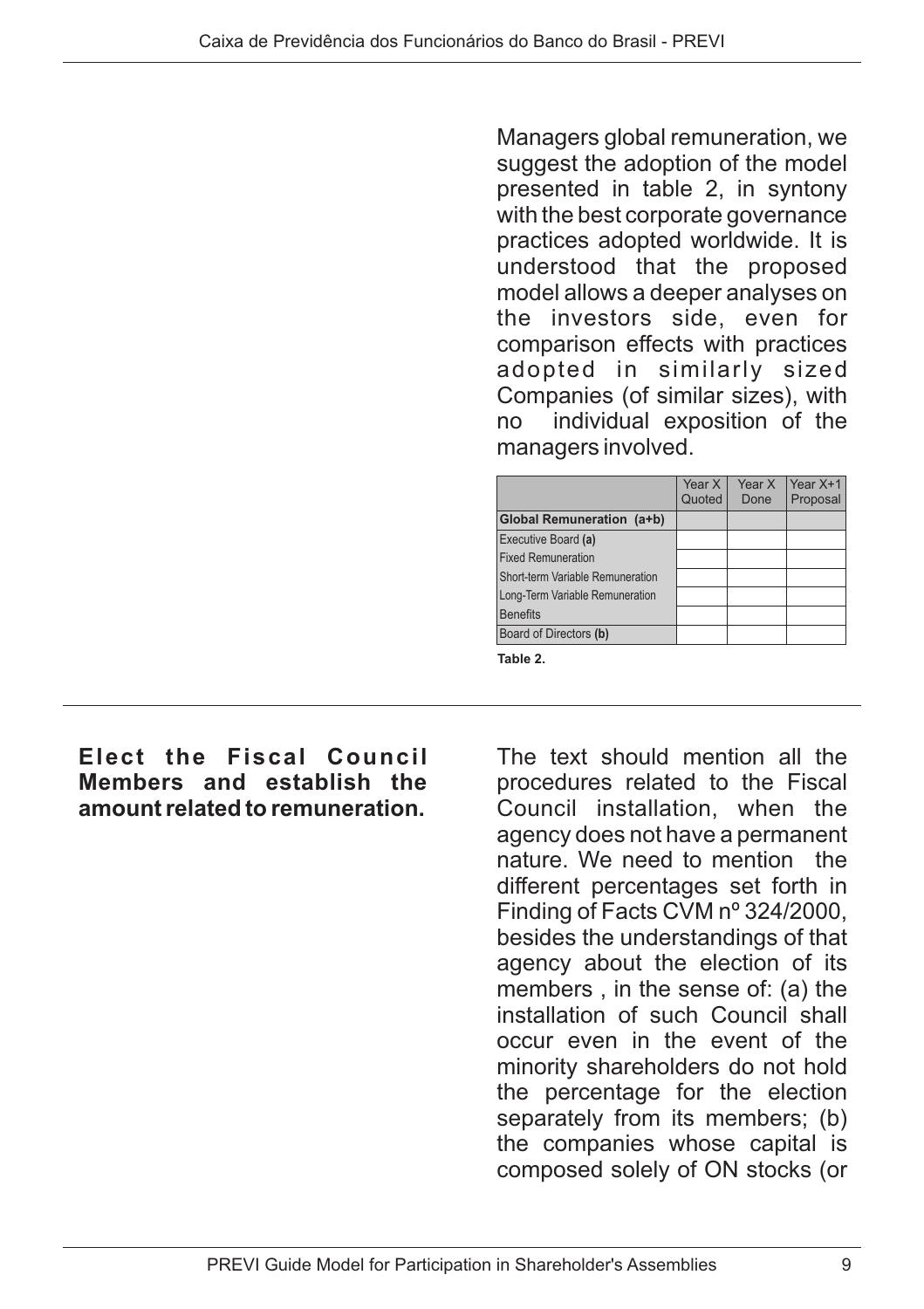when the minority shareholders do not have PN stocks) shall follow the rule established by CVM´s collegiate decision when analyzing lawsuit RJ-2007/11086 (meeting of 6/5/2008), which comes to the conclusion that the requirement of 10% set forth in art. 161, §4º does not refer to the number of stocks the minority shareholder presents in the Meeting shall hold to elect a member in the Fiscal Council, but to the number of stocks hold by minority shareholders in the Company.

Remuneration - It is usually calculated over the fixed installment of the Executive Directors average remuneration (not including benefits, representation allowance and participation in the profits). The Company's Management shall clarify some details of other methodology which may be adopted by chance. It has also to explain the application of a differentiated remuneration for the specialist financial/accountable Advisor, if it is the case.

| <b>Homologation of the Company's</b> | Subject normally ruled so as to       |  |  |
|--------------------------------------|---------------------------------------|--|--|
| social capital growth.               | consolidate the alterations in the    |  |  |
|                                      | Articles of Association, after the    |  |  |
|                                      | increase of the deliberated capital   |  |  |
|                                      | by the Board of Directors, within     |  |  |
|                                      | the authorized capital, in the period |  |  |
|                                      | between the meetings. The             |  |  |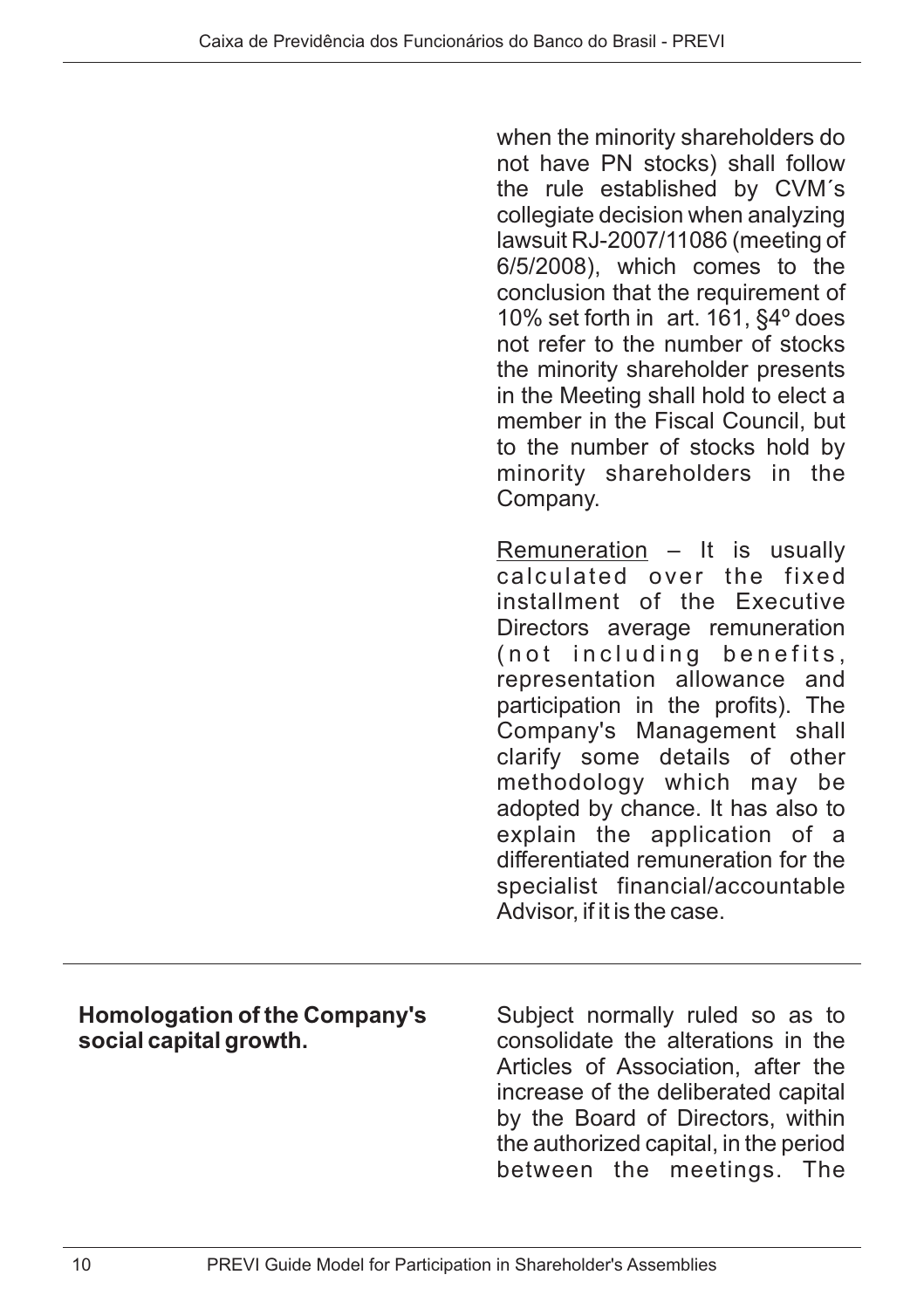| Company shall present a table with   |                               |  |  |  |
|--------------------------------------|-------------------------------|--|--|--|
| the original text, with reference to |                               |  |  |  |
|                                      | the alteration dates, and the |  |  |  |
| consolidated text.                   |                               |  |  |  |

The text must bring a table with a description of the historical concession of options and the effective exercise of such options since the institution of the Plan, as well as justifications and simulations related to the application of the proposed rule.

#### **Alteration in the purchasing option plans of Company's stocks.**

| Alterations in Articles of |  |  |
|----------------------------|--|--|
| Association.               |  |  |

The proposal shall be followed by legal/mandatory and economic foundations when applicable. Ex.: (1) the proposal of rise in the number of statutory directors for the management of new business units shall be followed by financial figures which certificate the need to create a new unit; (2) a proposal of unfolding/grouping of stocks shall be followed by economic justification and evaluation of impacts in the share bases (repositioning of bond prices, improvement in the negotiation conditions by natural persons due to the price repositioning, etc.).

**Operations of scission, merger, incorporation, etc.**

All documents, even agreements signed with financial/legal advisors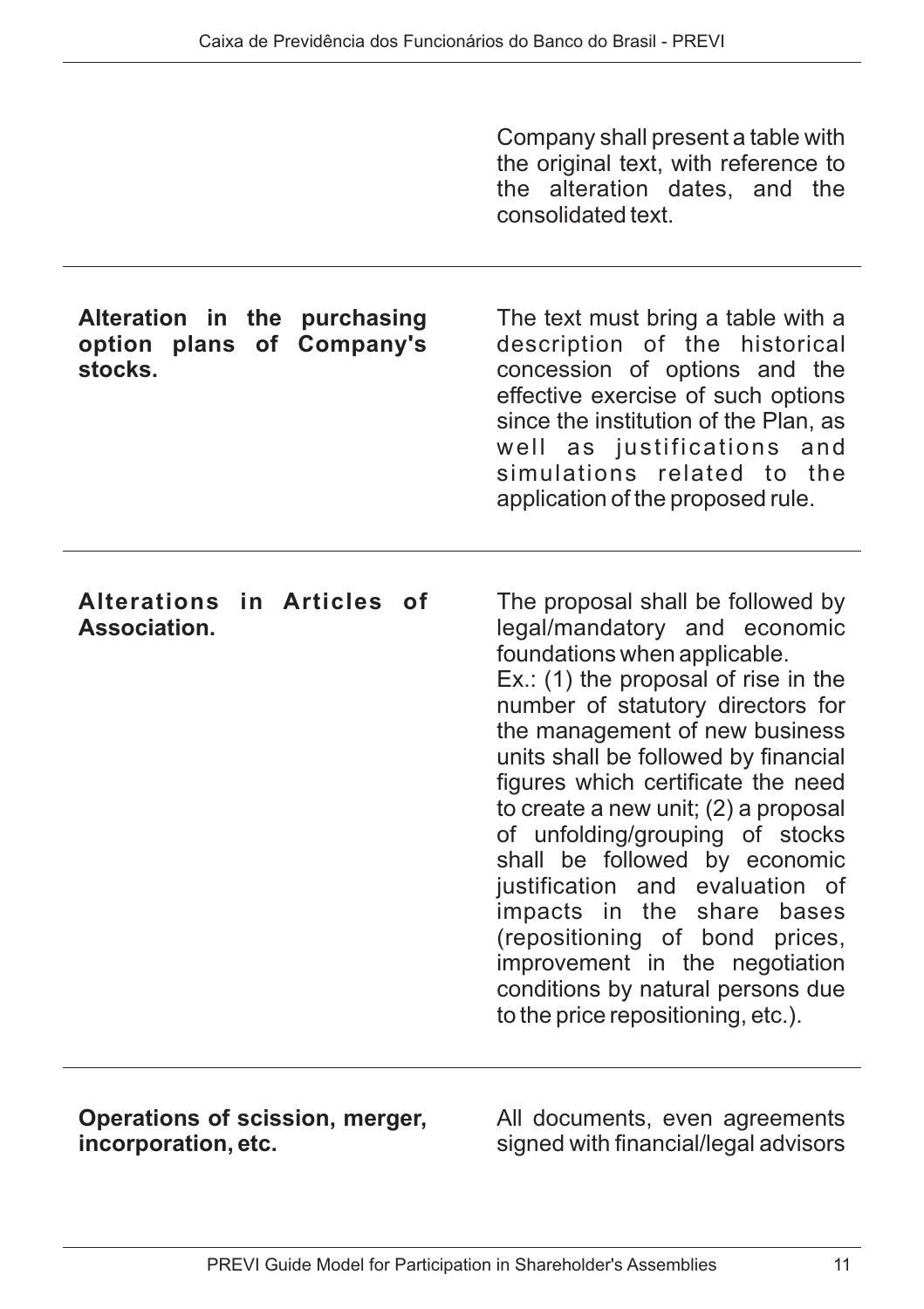shall be available, on time, for the shareholders. The guide shall mention that the Executive Directors (preferably represented by its main officer) will present to the shareholders the principal aspects of the operations, as well as the time reserved for debate. In case of operations which involve controlled partnerships and its controlled Companies or partnerships under common control, the Company must follow the recommendations expressed in Guiding Opinion CVM nº 35 (dated of 1/9/2008).



This present model is available at the website www.previ.com.br.